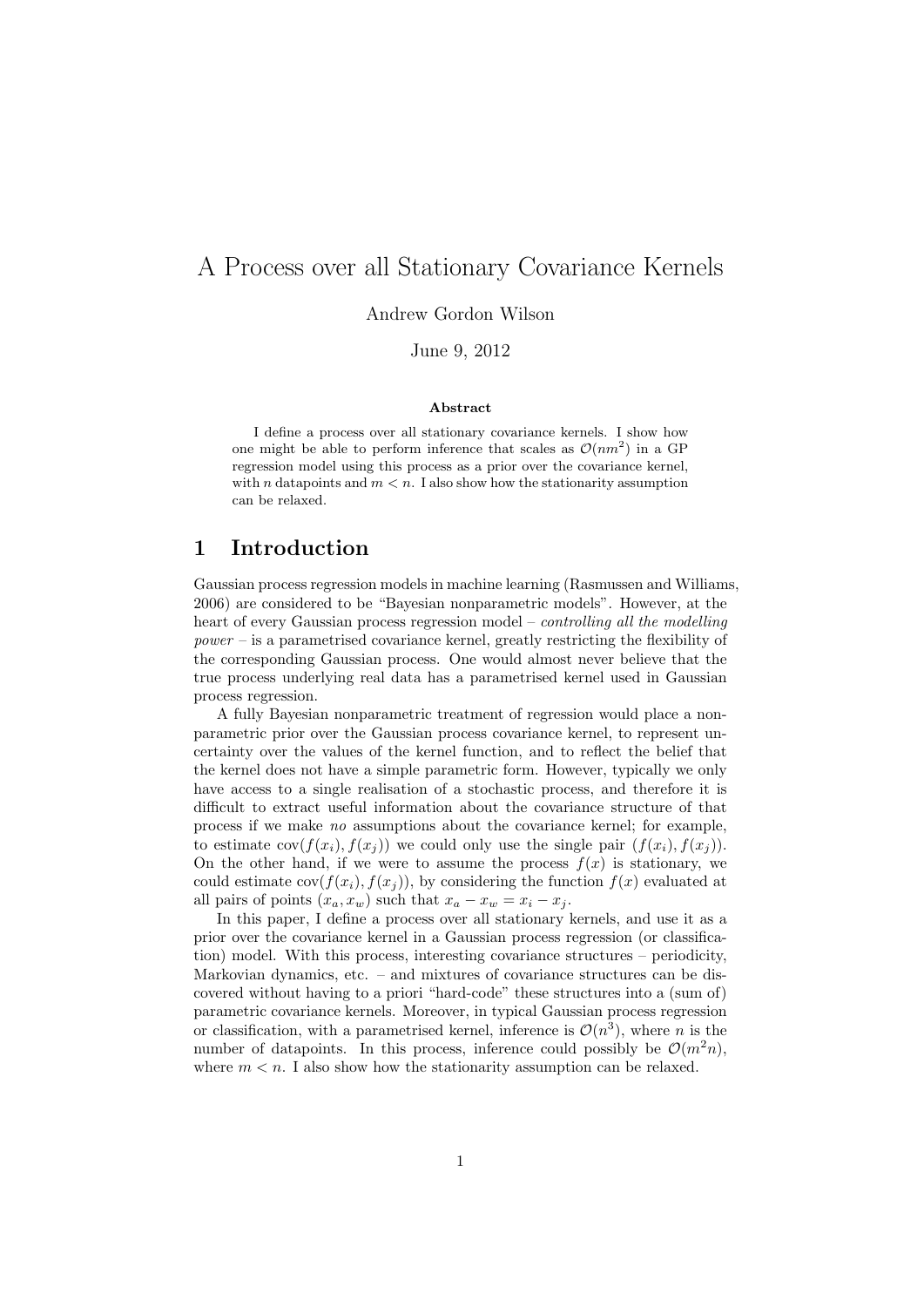# 2 Prior over Stationary Kernels

Bochner's theorem says that any stationary kernel can be expressed as

$$
k(x_i, x_j) = \int \exp(2\pi i s \cdot (x_i - x_j)) d\mu(s), \qquad (1)
$$

where  $\mu$  is a positive finite measure, and  $x_i, x_j$  are  $p \times 1$  vector valued inputs.

If  $\mu$  has a density  $S(s)$ , we can write Bochner's theorem as

$$
k(x_i, x_j) = \int \exp(2\pi i s \cdot (x_i - x_j)) S(s) ds,
$$
 (2)

$$
S(s) = \int k(x_i, x_j) \exp(-2\pi i s \cdot (x_i - x_j)) d(x_i - x_j).
$$
 (3)

Therefore there is some "spectral density" or "power spectrum"  $S(s)$  corresponding to any popular parametrised stationary covariance kernel. For example, consider the popular squared exponential covariance kernel,

$$
k_{SE}(x_i, x_j) = a_0 \exp(-0.5(x_i - x_j)^{\top} R^{-1}(x_i - x_j)), \qquad (4)
$$

where  $R = \text{diag}(l_1^2, \dots, l_p^2)$ . Then using (3),

$$
S(s) = a_0 \sqrt{|2\pi R|} \exp(-2\pi^2 s^\top R s)
$$
\n<sup>(5)</sup>

The normalised spectral density  $p(s) = S(s)/k(0, 0)$ .

Since mixtures of Gaussian are dense in the set of distribution functions, Bochner's theorem says that if our spectral density is an infinite mixture of Gaussians, then the induced process will have support for any stationary kernel functions.

First, let us consider  $S(s)$  when it is a single Gaussian, and integrate (2), assuming  $x_i, x_j, s$  are scalars:

$$
k(x_i, x_j) = \int \exp(2\pi i s (x_i - x_j)) \frac{1}{\sqrt{2\pi\sigma^2}} \exp(-\frac{1}{2\sigma^2} (s - \mu)^2) ds \tag{6}
$$

let  $m = x_i - x_j$ 

$$
= \frac{1}{\sqrt{2\pi\sigma^2}} \int \exp[2\pi i m - \frac{1}{2\sigma^2} (s^2 - 2\mu s + \mu^2)] ds \tag{7}
$$

$$
= \frac{1}{\sqrt{2\pi\sigma^2}} \int \exp[-\frac{1}{2\sigma^2} s^2 + (2\pi im + \frac{\mu}{\sigma^2})s - \frac{\mu^2}{\sigma^2}]ds \tag{8}
$$

$$
\begin{split} \text{let } a &= \frac{1}{2\sigma^2}, b = 2\pi i m + \frac{\mu}{\sigma^2}, c = -\frac{\mu^2}{2\sigma^2} \\ &= \frac{1}{\sqrt{2\pi\sigma^2}} \int \exp(-a(s - \frac{b}{2a})^2) \exp(\frac{b^2}{4a} + c) ds \end{split} \tag{9}
$$

$$
= \exp[(2\pi im + \frac{\mu}{\sigma^2})^2 \frac{\sigma^2}{2} - \frac{\mu^2}{2\sigma^2}]
$$
\n(10)

$$
= \exp[(-4\pi^2 m^2 + 4\pi i m \frac{\mu}{\sigma^2} + \frac{\mu^2}{\sigma^4}) \frac{\sigma^2}{2} - \frac{\mu^2}{2\sigma^2}]
$$
(11)

$$
= \exp[-2\pi^2(x_i - x_j)^2 \sigma^2] [\cos(2\pi(x_i - x_j)\mu) + i \sin(2\pi(x_i - x_j)\mu))].
$$
\n(12)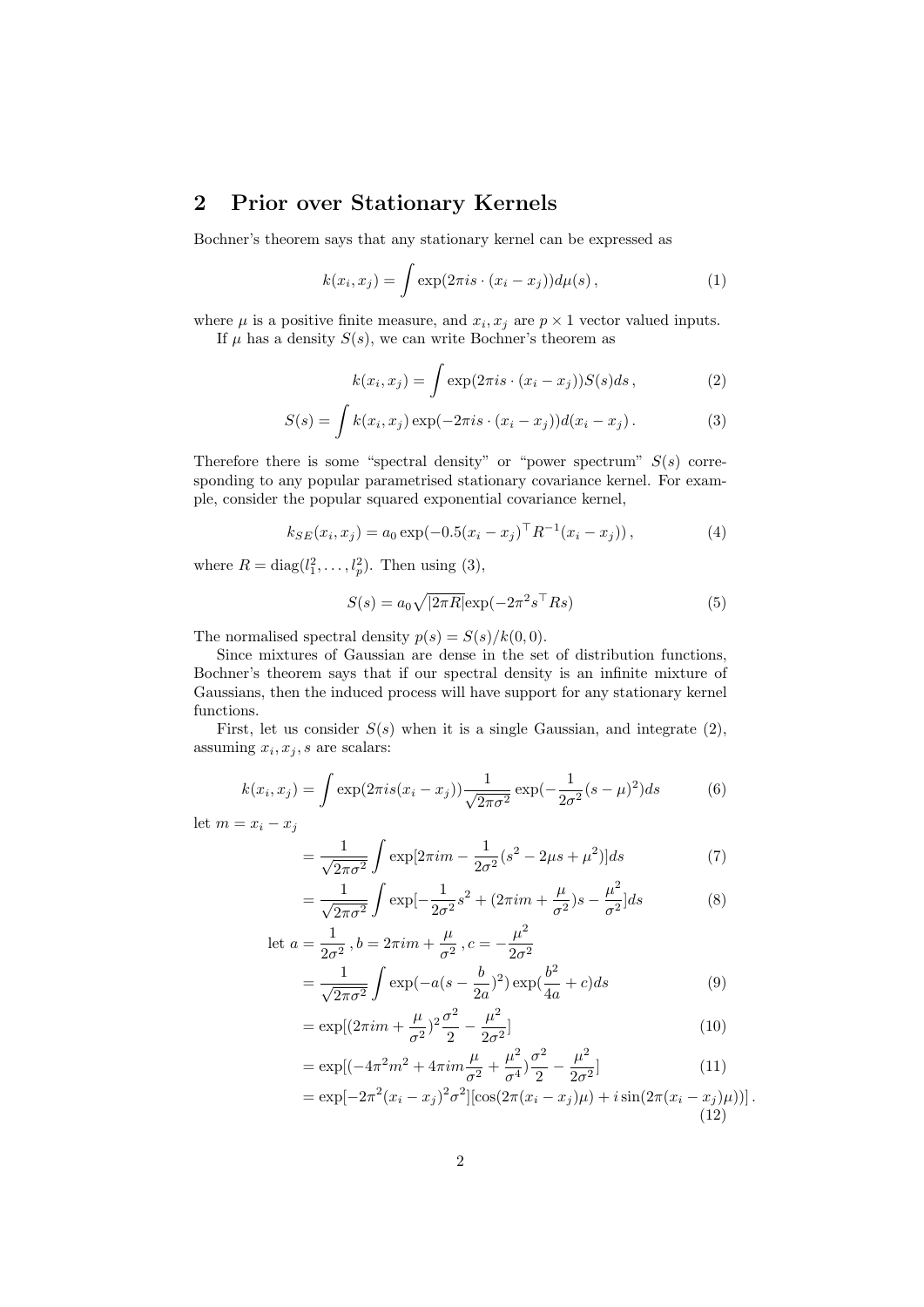Therefore if  $S(s) = \sum_{q=1}^{Q} w_q \exp(-\frac{1}{2\sigma_q^2}(s-\mu_q)^2)$ , then the integral (2) is analytic, and will be a sum of Q terms of the form (12). This result easily generalises to the case where  $x_i, x_j, s$  are p-dimensional vectors, and  $S(s)$  is a sum of p variate Gaussians with axis aligned covariance matrices; the integral in (2) becomes a product of integrals like (6).

Notice that when  $\mu = 0$  the imaginary part of (12) disappears. Indeed, the spectral density  $S(s)$  should be symmetric about the origin  $s = 0$ . Therefore we can let  $S(s) = [p(s) + p(-s)]/2$ , where  $p(s)$  is an infinite mixture of Gaussians, and still have coverage of all stationary kernels. To derive  $(12)$  we let  $S(s)$  =  $\frac{1}{\sqrt{2}}$  $\frac{1}{2\pi\sigma^2}$  exp( $-\frac{1}{2\sigma^2}(s-\mu)^2$ ). If we instead follow the same derivation, but using  $S(-s)$  as the spectral density, the final result is

$$
k(x_i, x_j) = \exp[-2\pi^2(x_i - x_j)^2 \sigma^2][\cos(2\pi(x_i - x_j)\mu) - i\sin(2\pi(x_i - x_j)\mu))].
$$
 (13)

Therefore if  $p(s)$  is a Gaussian, then a spectral density  $S(s) = p(s) + p(-s)$  will be real with kernel

$$
k(x_i, x_j) = \exp[-2\pi^2(x_i - x_j)^2 \sigma^2] [\cos(2\pi(x_i - x_j)\mu)].
$$
 (14)

So if  $p(s)$  is an infinite mixture of univariate Gaussians, then the kernel for  $S(s) = p(s) + p(-s)$  is

$$
k(x_i, x_j) = \lim_{Q \to \infty} \sum_{q=1}^{Q} w_q \exp[-2\pi^2 (x_i - x_j)^2 \sigma_q^2] [\cos(2\pi (x_i - x_j) \mu_q)] \tag{15}
$$

Supposing  $p(s)$  is an infinite mixture of p-dimensional axis aligned Gaussians, where the  $q^{\text{th}}$  component has mean vector  $\mu_q = (\mu_q^{(1)}, \dots, \mu_q^{(p)})$  and covariance matrix  $M = \text{diag}(v_q^{(1)}, \dots, v_q^{(p)})$ , and  $m_j$  is the *jth* component of the p dimensional vector  $x_i - x_j$ , and  $S(s) = p(s) + p(-s)$ ,

$$
k(x_i, x_j) = \lim_{Q \to \infty} \sum_{q=1}^{Q} w_q \prod_{a=1}^{p} \exp[-2\pi^2 m_a^2 v_q^{(a)}] [\cos(\pi m_a \mu_q^{(a)})]
$$
(16)

### 3 Inference

We let  $S(s) = [p(s) + p(-s)]/2$ , where

$$
p(s) = \lim_{q \to \infty} \sum_{q=1}^{Q} w_q \frac{1}{\sqrt{2\pi\sigma_q^2}} \exp\left[\frac{(s-\mu_q)^2}{2\sigma_q^2}\right].
$$
 (17)

 $w_q \sim \text{GEM}(\alpha)$ , and we can put Gaussian and inverse Gamma priors on  $\mu_q$  and  $\sigma_q^2$  respectively.

The observations  $y(x) \sim \mathcal{N}(f(x))$ , where  $f(x) \sim \mathcal{GP}(0, k)$ . For any set of observations  $y = (y_1(x_1), \ldots, y_n(x_n))^{\top}$  we wish to perform inference over  $f =$  $(f_1(x_1),..., f_n(x_n))^{\top}$ . Every pair of function values  $f(x_i), f(x_j)$  is assigned to a cluster with mean and variance  $\mu_{z_{ij}}$  and  $\sigma_{z_{ij}}^2$  where  $z_{ij}$  is a cluster assignment variable. Given cluster assignments means, and variances,  $\gamma = \{z_{ij}\}, \{\mu_q\}, \{\sigma_q^2\},\}$  $p(f|y, \gamma)$  is Gaussian. We can infer posteriors over  $\gamma$  and f using a CRP Gibbs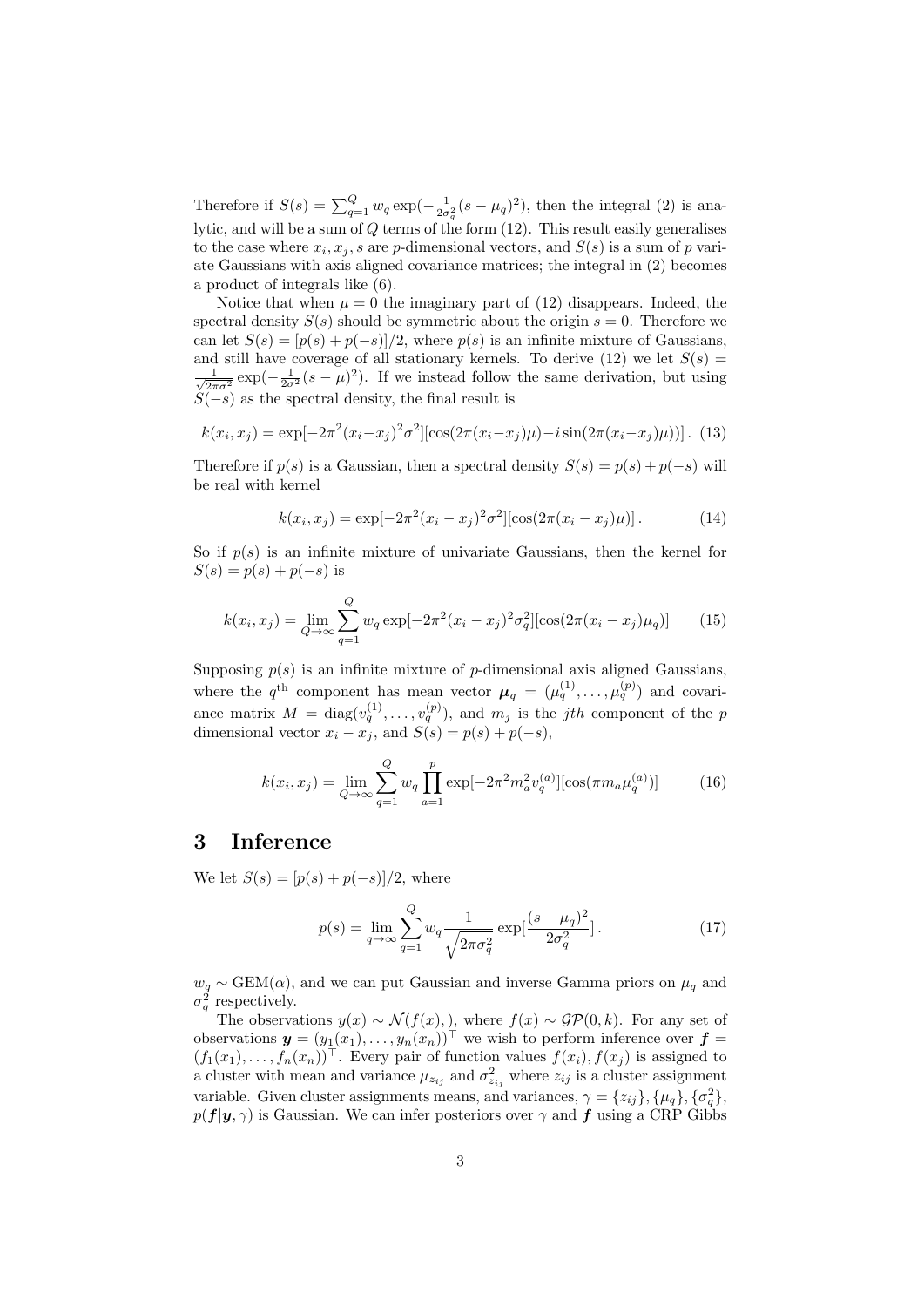sampling procedure, with slice sampling or HMC for non-conjugate updates. However, based on my experience Gibbs sampling hyperparameters of GP regression models, I think this would mix very poorly. It would be preferable to do VB inference, and consider the GP function values and DPM components jointly, using the stick breaking construction? Although bookkeeping would be more painful, it would probably also be better to immediately work with multivariate axis aligned Gaussians. Or it may be a lot better to work with isotropic covariance functions, and only use 1D Gaussians in our DPM mixture (see the next section).

By calculating the spectral density of a particular covariance function (e.g. see (5)) we can set the means on our prior mixture components so that the expected kernel for our process is that covariance function. This way our process can use that parametrized kernel as a "base kernel". I suspect this could be valuable for good performance and reasonable inference – and it will let one incorporate more intuition into our process.

## 4 Isotropic Covariance Function

It may be advantageous to further restrict our covariance functions to be isotropic, and not just stationary. I think the covariance function for most stationary processes will be isotropic to a good approximation, and this assumption will allow us to extract yet more signal from the data for learning the covariance function. The other *major benefit* is we can use *univariate* Gaussians in our DPM for the kernel function, regardless of the dimensionality of the input space. The drawback is we have to evaluate a Bessel function.

If the covariance function is isotropic it can be proven that the spectral density  $S(s)$  is a function of  $|s|$  only – e.g. we can henceforth treat s as one dimensional. Supposing the input space is p dimensional, and we let  $r = ||x_i$  $x_i$ , then switching to spherical coordinates,

$$
k(r) = \frac{2\pi}{r^{p/2 - 1}} \int_0^\infty S(s) J_{p/2 - 1}(2\pi rs) s^{p/2} ds,
$$
\n(18)

$$
S(s) = \frac{2\pi}{s^{p/2} - 1} \int_0^\infty k(r) J_{p/2 - 1}(2\pi rs) r^{p/2} dr,
$$
\n(19)

where  $J_{p/2-1}$  is a Bessel function of order  $p/2-1$ . A Bessel function of order  $\alpha$ is

$$
J_{\alpha}(x) = \sum_{m=0}^{\infty} \frac{(-1)^m}{m! \Gamma(m + \alpha + 1)} \left(\frac{1}{2}x\right)^{2m + \alpha} \tag{20}
$$

We can analytically integrate a product of a Gaussian  $S(s)$  and a polynomial  $J_{p/2-1}(2\pi rs)s^{p/2}$  quite easily. The spectral density  $S(s)$  for a Matern covariance function is given in equation 4.15 of Rasmussen and Williams (2006).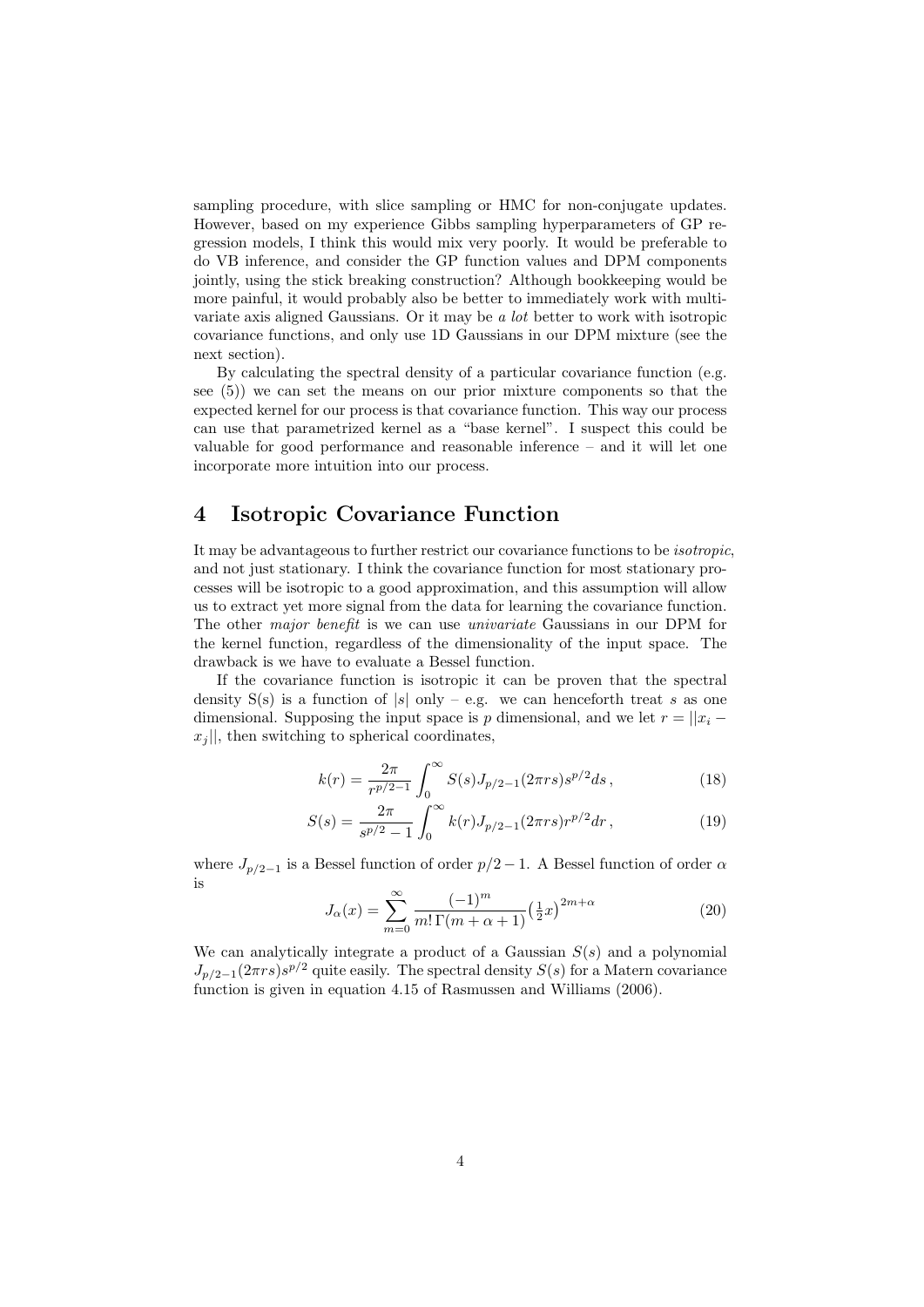#### 5 Efficient Inference

Lázaro-Gredilla et al.  $(2010)$  evaluate  $(2)$  by re-writing it as

$$
k(x_i, x_j) = \int \exp(2\pi i s \cdot (x_i - x_j)) S(s) ds \qquad (21)
$$

$$
= \int \exp(2\pi i s \cdot x_i) \exp(2\pi i s \cdot x_j)^* S(s) ds. \tag{22}
$$

(22) is just

$$
\mathbb{E}_{S(s)}[\exp(2\pi i s \cdot x_i) \exp(2\pi i s \cdot x_j)^*],\tag{23}
$$

where <sup>\*</sup> is a complex conjugate operator. They estimate  $(23)$  using a simple Monte Carlo sum, noting that it is valid to sample pairs  $s_r, -s_r$ , since the spectral density is symmetric about the origin. By sampling in this way, the complex part of the simple Monte carlo sum is eliminated:

$$
\mathbb{E}_{S(s)}[\exp(2\pi i s \cdot x_i) \exp(2\pi i s \cdot x_j)^*] \approx \frac{1}{m} \sum_{r=1}^m \cos(2\pi s_r \cdot (x_i - x_j)) = k(x_i, x_j).
$$
\n(24)

This is exactly the same covariance function as in Bayesian linear regression with trigonometric basis functions. The marginal likelihood is in equation 8 of Lázaro-Gredilla et al. (2010) and can be evaluated in  $\mathcal{O}(nm^2)$  operations, where  $m$  is the number of basis functions, and  $n$  is the number of observations. In their paper they determine the values of the points  $\{s_1, \ldots, s_m\}$  (called spectral frequencies in the Bayesian linear regression model) by maximizing the Bayesian linear regression marginal likelihood. Sometimes this model works well, but sometimes it severely overfits: see figures 7 and 8 in Lázaro-Gredilla et al. (2010). They are basically just doing Bayesian linear regression with trigonometric basis functions and maximum likelihood for setting the parameters of the basis functions. The only relation it has to typical "Bayesian nonparametric" Gaussian process regression is that as the number of trinogometric basis functions  $\rightarrow \infty$ , they can, in principle, approximate any GP with any stationary kernel arbitrarily well; however, in practice, they won't be able to do this too well (at all?) with maximum likelihood estimation of the  $s_r$ . They would need to be able to estimate the real spectral density of whatever covariance function they want arbitrarily well (given the data), and to sample the spectral frequencies from that spectral density to do their simple Monte Carlo sum. But to do that, they would need to use our DPM mixture model to estimate the spectral density of the true process.

We could possibly exploit the connection between our kernel function in (15) and the kernel function for a Bayesian linear regression model with a finite number of basis functions (for a choice of basis functions that gives us the same form for the covariance kernel as in (15)). Although we are using an infinite mixture of Gaussians, we can "truncate" the mixture at e.g.  $m = 100$  Gaussians. Our model would be more flexible and would not suffer from the overfitting and performance problems in Lázaro-Gredilla et al. (2010). For instance, we can naturally incorporate a base kernel, and will not overfit. Our process could also be used as a general prior over covariance kernels in any GP regression model.